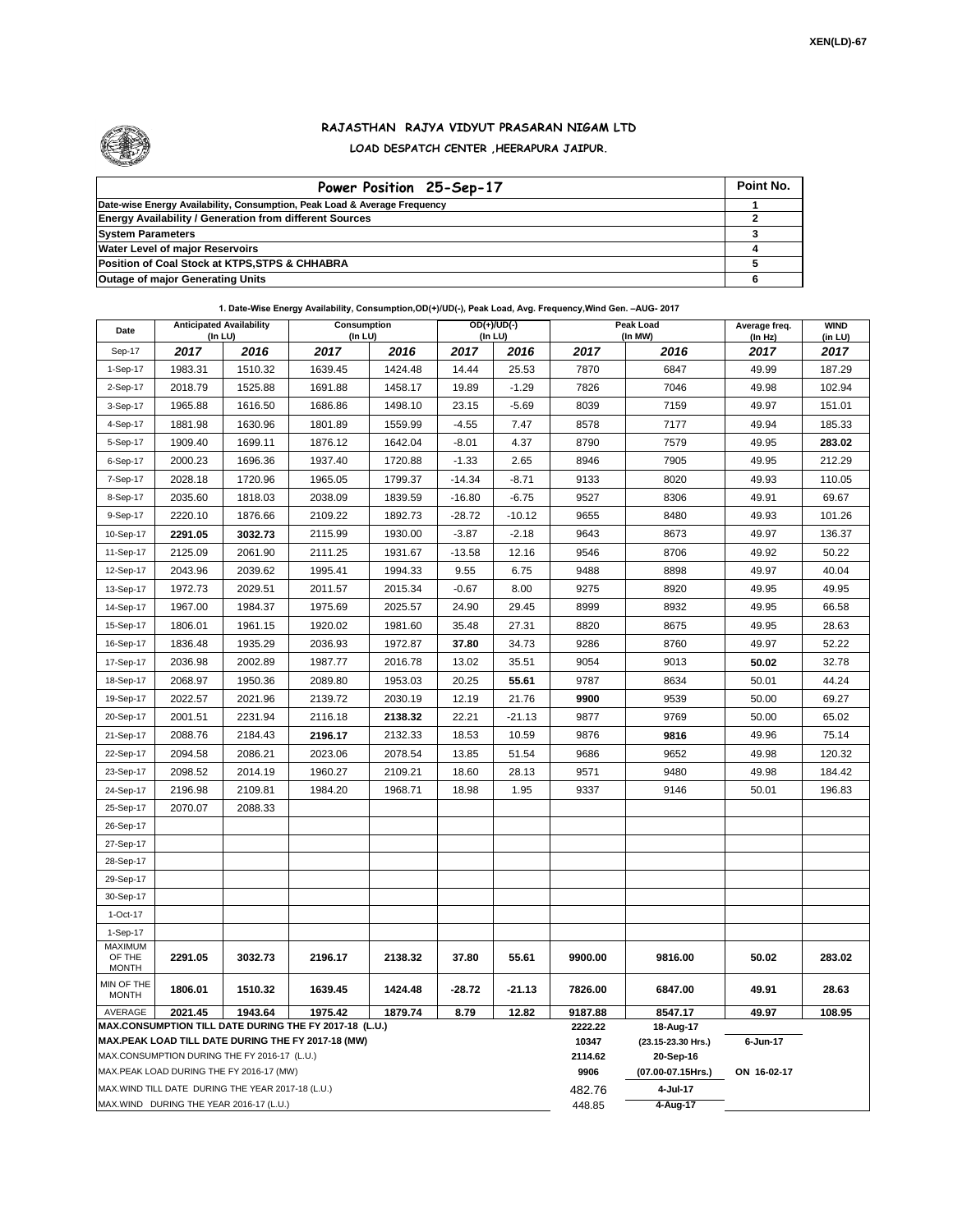## **2.Anticipated Availability/Generation From Different Sources**

|              | (In LU)                                                                            |                                                  |                                  |                              |                                                  |                                  |                              |                                                  |                                  |                              |  |  |
|--------------|------------------------------------------------------------------------------------|--------------------------------------------------|----------------------------------|------------------------------|--------------------------------------------------|----------------------------------|------------------------------|--------------------------------------------------|----------------------------------|------------------------------|--|--|
| S.No.        | Sources Available to Rajasthan /<br>Installed Capacity as on 30.09.2016<br>(In MW) | Prior<br>assessment<br>of Avail. For<br>next Day | Prior<br>assessment<br>of Avail. | Actual<br>Energy<br>Received | Prior<br>assessment<br>of Avail. For<br>next Day | Prior<br>assessment<br>of Avail. | Actual<br>Energy<br>Received | Prior<br>assessment<br>of Avail. For<br>next Day | Prior<br>assessment<br>of Avail. | Actual<br>Energy<br>Received |  |  |
|              |                                                                                    |                                                  | 22-Sep-17                        |                              |                                                  | $23-$ Sep-17                     |                              |                                                  | 24-Sep-17                        |                              |  |  |
| $\mathbf{1}$ | KTPS (1240/1240)                                                                   | 269.00                                           | 269.00                           | 228.31                       | 269.00                                           | 269.00                           | 220.92                       | 223.00                                           | 269.00                           | 202.14                       |  |  |
| 2            | STPS (1500/1500)                                                                   | 164.00                                           | 164.00                           | 133.79                       | 164.00                                           | 164.00                           | 130.69                       | 164.00                                           | 164.00                           | 132.54                       |  |  |
| 3            | DHOLPUR GAS CCPP (330/330)                                                         | 0.00                                             | 0.00                             | 21.10                        | 0.00                                             | 0.00                             | 21.30                        | 0.00                                             | 0.00                             | 21.31                        |  |  |
| 4            | RAMGARH (273.5/273.5)                                                              | 45.00                                            | 45.00                            | 44.49                        | 46.00                                            | 45.00                            | 39.85                        | 46.00                                            | 46.00                            | 44.32                        |  |  |
| 5            | RAPP-A(200/200)                                                                    | 0.00                                             | 0.00                             | 0.00                         | 0.00                                             | 0.00                             | 0.00                         | 0.00                                             | 0.00                             | 0.00                         |  |  |
| 6<br>7       | MAHI (140/140)<br>CHAMBAL (RPS+JS) (135.5/271)                                     | 0.00<br>0.00                                     | 0.00<br>0.00                     | 15.50<br>0.89                | 0.00<br>0.00                                     | 0.00<br>0.00                     | 16.09<br>0.00                | 0.00<br>0.00                                     | 0.00<br>0.00                     | 15.58<br>0.00                |  |  |
| 8            | GIRAL LIGNITE (250/250)                                                            | 0.00                                             | 0.00                             | 0.00                         | 0.00                                             | 0.00                             | 0.00                         | 0.00                                             | 0.00                             | 0.00                         |  |  |
| 9            | CHHABRA TPS 1000/1000)                                                             | 109.00                                           | 109.00                           | 104.28                       | 109.00                                           | 109.00                           | 97.04                        | 109.00                                           | 109.00                           | 95.63                        |  |  |
| 10           | ADANI (TPS) + KALISINDH (TPS)<br>(1200+1200/1320+1200)                             | 304.12                                           | 419.00                           | 365.83                       | 272.00                                           | 304.12                           | 221.51                       | 272.00                                           | 272.00                           | 210.52                       |  |  |
| 11           | WIND FARM (3980.40/4119.15)                                                        | 145.00                                           | 115.50                           | 120.32                       | 222.00                                           | 145.00                           | 184.42                       | 163.50                                           | 222.00                           | 196.83                       |  |  |
| 12           | SOLAR POWER(737.70/1295.70)                                                        | 0.00                                             | 0.00                             | 1.62                         | 0.00                                             | 0.00                             | 2.87                         | 0.00                                             | 0.00                             | 0.00                         |  |  |
| 13<br>14     | CAPTIVE POWER PLANTS<br>REGIONAL (INTRA STATE) O.A. (VLTPS)                        | 0.00<br>0.00                                     | 0.00<br>0.00                     | 0.00<br>0.00                 | 0.00<br>0.00                                     | 0.00<br>0.00                     | 0.00<br>0.00                 | 0.00<br>0.00                                     | 0.00<br>0.00                     | 0.00<br>0.00                 |  |  |
| 15           | OPEN ACCESS                                                                        | 4.40                                             | 14.90                            | 14.90                        | 1.62                                             | 4.40                             | 4.40                         | 22.07                                            | 1.62                             | 1.50                         |  |  |
| 16           | BIOMASS - (101.95/119.25)                                                          | 5.00                                             | 5.00                             | 4.55                         | 5.00                                             | 5.00                             | 4.75                         | 5.00                                             | 5.00                             | 4.77                         |  |  |
| 17           | BARSINGHSAR LTPS(250/250)                                                          | 53.00                                            | 52.00                            | 51.85                        | 53.00                                            | 53.00                            | 51.94                        | 53.00                                            | 53.00                            | 51.94                        |  |  |
| 18           | RAJWEST (1080/1080)                                                                | 200.00                                           | 200.00                           | 188.61                       | 200.00                                           | 200.00                           | 153.71                       | 195.00                                           | 200.00                           | 141.41                       |  |  |
|              | <b>TOTAL (A): 1-18</b>                                                             | 1298.52                                          | 1393.40                          | 1296.04                      | 1341.62                                          | 1298.52                          | 1149.49                      | 1252.57                                          | 1341.62                          | 1118.48                      |  |  |
| 19           | <b>BBMB COMPLEX</b>                                                                |                                                  |                                  |                              |                                                  |                                  |                              |                                                  |                                  |                              |  |  |
|              | a) BHAKRA(230.79/1516.3)                                                           | 35.65                                            | 35.93                            | 35.60                        | 28.97                                            | 35.65                            | 32.77                        | 30.09                                            | 28.97                            | 28.85                        |  |  |
|              | b) DEHAR (198/990)<br>c) PONG (231.66/396)                                         | 19.88<br>43.36                                   | 20.51<br>41.18                   | 20.58<br>43.55               | 28.34<br>33.29                                   | 19.88<br>43.36                   | 24.43<br>35.00               | 28.41<br>44.88                                   | 28.34<br>33.29                   | 27.36<br>35.95               |  |  |
|              | TOTAL : a TO c                                                                     | 98.89                                            | 97.62                            | 99.73                        | 90.59                                            | 98.89                            | 92.20                        | 103.38                                           | 90.59                            | 92.16                        |  |  |
| 20           | <b>CENTRAL STATIONS</b>                                                            |                                                  |                                  |                              |                                                  |                                  |                              |                                                  |                                  |                              |  |  |
|              | d) SINGRAULI<br>(300/2000)                                                         | 92.54                                            | 91.48                            | 91.97                        | 102.40                                           | 92.54                            | 114.60                       | 102.19                                           | 102.40                           | 103.56                       |  |  |
|              | e) RIHAND<br>(310.24/3000)                                                         | 122.38                                           | 122.38                           | 123.22                       | 122.38                                           | 122.38                           | 122.38                       | 133.50                                           | 122.38                           | 122.13                       |  |  |
|              | f) UNCHAHAR-I(20/420)                                                              | 2.59                                             | 3.52                             | 4.31                         | 3.99                                             | 2.59                             | 3.78                         | 3.84                                             | 3.99                             | 4.26                         |  |  |
|              | q) UNCHAHAR-II& III(61/630)                                                        | 11.87                                            | 10.36                            | 14.97                        | 14.32                                            | 11.87                            | 14.46                        | 12.25                                            | 14.32                            | 15.46                        |  |  |
|              | h) INDIRA GANDHI STPS(JHAJHAR) 0.00/1500)<br>i) NCTPS DADRI St-II (43.22/980) +    | 0.00<br>8.12                                     | 0.00<br>2.03                     | 0.00<br>8.39                 | 0.00<br>9.06                                     | 0.00<br>8.12                     | 0.00<br>8.83                 | 0.00<br>0.74                                     | 0.00<br>9.06                     | 0.00<br>8.15                 |  |  |
|              | DADRI-TH<br>(77/830)<br>i) DADRI GAS                                               | 1.53                                             | 2.61                             | 2.48                         | 2.60                                             | 1.53                             | 2.93                         | 2.49                                             | 2.60                             | 2.59                         |  |  |
|              | (83.07/419)<br>k) ANTA                                                             | 0.00                                             | 0.00                             | 0.00                         | 0.00                                             | 0.00                             | 0.00                         | 0.00                                             | 0.00                             | 0.00                         |  |  |
|              | I) AURAIYA<br>(61.03/663)                                                          | 0.00                                             | 0.00                             | 0.00                         | 0.00                                             | 0.00                             | 0.00                         | 0.00                                             | 0.00                             | 0.00                         |  |  |
|              | m) NAPP<br>(44/440)                                                                | 4.39                                             | 4.37                             | 4.37                         | 9.12                                             | 4.39                             | 7.45                         | 9.12                                             | 9.12                             | 9.12                         |  |  |
|              | n) RAPP-B<br>(125/440)                                                             | 32.90                                            | 32.90                            | 32.90                        | 32.90                                            | 32.90                            | 32.90                        | 32.98                                            | 32.90                            | 32.90                        |  |  |
|              | o) RAPP-C<br>(88/440)                                                              | 19.81                                            | 19.81                            | 19.81                        | 19.86                                            | 19.81                            | 19.81                        | 20.58                                            | 19.86                            | 19.86                        |  |  |
|              | p) SALAL<br>(20.36/690)<br>q) URI<br>(70.37/720)                                   | 2.60<br>7.12                                     | 2.70<br>7.87                     | 2.99<br>6.92                 | 2.61<br>6.99                                     | 2.60<br>7.12                     | 3.01<br>6.58                 | 3.06<br>6.82                                     | 2.61<br>6.99                     | 3.35<br>6.23                 |  |  |
|              | r) TANAKPUR<br>(10.86/94)                                                          | 2.51                                             | 2.49                             | 2.46                         | 2.50                                             | 2.51                             | 2.45                         | 2.50                                             | 2.50                             | 2.43                         |  |  |
|              | s) CHAMERA - (105.84/540)                                                          | 9.54                                             | 9.25                             | 9.25                         | 17.64                                            | 9.54                             | 10.90                        | 15.68                                            | 17.64                            | 19.18                        |  |  |
|              | t) CHAMERA-II (29.01/300)                                                          | 4.45                                             | 3.87                             | 4.47                         | 6.96                                             | 4.45                             | 5.85                         | 6.96                                             | 6.96                             | 6.96                         |  |  |
|              | u) CHAMERA-III (25.21/231)                                                         | 3.78                                             | 2.75                             | 3.35                         | 6.02                                             | 3.78                             | 5.15                         | 5.44                                             | 6.02                             | 6.01                         |  |  |
|              | v) DHAULIGANGA (27/280)                                                            | 5.74                                             | 4.59                             | 5.69                         | 0.41                                             | 5.74                             | 6.51                         | 3.98                                             | 0.41                             | 0.41                         |  |  |
|              | w) DULHASTI (42.42/390)                                                            | 10.09                                            | 10.09                            | 10.09                        | 10.09                                            | 10.09                            | 10.09                        | 10.09                                            | 10.09                            | 10.09                        |  |  |
|              | x) SEWA (13/120)                                                                   | 3.09                                             | 0.87                             | 1.00                         | 0.87                                             | 3.09                             | 1.30                         | 0.39                                             | 0.87                             | 0.69                         |  |  |
|              | y) NJPC<br>(112.00/1500)+RAMPUR(31.808/412.02)                                     | 21.16                                            | 20.68                            | 20.20                        | 21.73                                            | 21.16                            | 21.92                        | 27.48                                            | 21.73                            | 30.81                        |  |  |
|              | z) TEHRI (75/1000)                                                                 | 6.23                                             | 5.18                             | 5.60                         | 19.08                                            | 6.23                             | 9.12                         | 19.08                                            | 19.08                            | 18.97                        |  |  |
|              | aa) KOTESHWR (33.44/400) + PARBATI3                                                | 7.51                                             | 11.11                            | 11.12                        | 9.66                                             | 7.51                             | 14.64                        | 20.40                                            | 9.66                             | 29.34                        |  |  |
|              | (56.73/520)                                                                        |                                                  |                                  |                              |                                                  |                                  |                              |                                                  |                                  |                              |  |  |
|              | ab) TALA<br>ac) MUNDRA UMPP (380/4000)                                             | 3.66<br>69.60                                    | 3.54<br>69.60                    | 3.54<br>69.22                | 3.66<br>67.26                                    | 3.66<br>69.60                    | 3.66<br>61.04                | 2.89<br>69.07                                    | 3.66<br>67.26                    | 3.26<br>50.80                |  |  |
|              | ad) SASAN (372/3960)                                                               | 119.03                                           | 72.96                            | 79.44                        | 117.55                                           | 119.03                           | 100.90                       | 90.59                                            | 117.55                           | 109.96                       |  |  |
|              | ae) FRKKA+KHLGN+TLCHR (70.18/3940)                                                 | 20.32                                            | 20.77                            | 11.55                        | 19.47                                            | 20.32                            | 10.15                        | 19.13                                            | 19.47                            | 8.22                         |  |  |
|              |                                                                                    |                                                  |                                  |                              |                                                  |                                  |                              |                                                  |                                  |                              |  |  |
|              | af) URS POWER(DADRI TH-I)                                                          | 0.00                                             | 0.00                             | 0.00                         | 0.00                                             | 0.00                             | 0.00                         | 0.00                                             | 0.00                             | 0.00                         |  |  |
|              | TOTAL SCHEDULE(a TO af)                                                            | 691.43                                           | 635.38                           | 649.03                       | 719.70                                           | 691.43                           | 692.59                       | 724.64                                           | 719.70                           | 716.87                       |  |  |
|              | LOSSES                                                                             | $-21.25$                                         | $-23.13$                         | $-23.66$                     | $-16.03$                                         | $-21.25$                         | $-25.46$                     | $-17.20$                                         | $-16.03$                         | $-26.25$                     |  |  |
| 21           | NET SCHEDULED<br>BILATERAL (REG.) EXCL. BANKING                                    | 670.18<br>11.33                                  | 612.25<br>11.93                  | 625.37<br>11.30              | 703.67<br>14.45                                  | 670.18<br>11.33                  | 667.13<br>11.72              | 707.44<br>15.52                                  | 703.67<br>14.45                  | 690.63<br>18.76              |  |  |
|              |                                                                                    |                                                  |                                  |                              |                                                  |                                  |                              |                                                  |                                  |                              |  |  |
| 22           | <b>BANKING</b>                                                                     | 0.00                                             | 0.00                             | 0.00                         | 0.00                                             | 0.00                             | 0.00                         | 0.00                                             | 0.00                             | 0.00                         |  |  |
| 23           | BILATERAL(INTER-REG.).                                                             | 114.96                                           | 111.42                           | 114.45                       | 143.38                                           | 111.13                           | 109.90                       | 114.83                                           | 139.32                           | 143.38                       |  |  |
|              | EXCLUDING (ISOA & BANKING)                                                         |                                                  |                                  |                              |                                                  |                                  |                              |                                                  |                                  |                              |  |  |
| 24<br>25     | <b>INTER STATE OPEN ACCESS</b><br>(BILATERAL+IEX)<br>INDIAN ENERGY EXCHANGE        | $-4.40$<br>7.84                                  | $-14.90$<br>$-23.05$             | $-14.90$<br>$-23.05$         | $-1.62$<br>$-4.52$                               | $-4.40$<br>7.84                  | $-4.40$<br>7.84              | $-22.07$<br>1.79                                 | $-1.62$<br>$-4.52$               | $-1.50$<br>$-4.52$           |  |  |
|              | TOTAL(B): (19 TO 25)                                                               | 799.90                                           | 701.18                           | 713.17                       | 855.36                                           | 799.90                           | 792.18                       | 817.50                                           | 855.36                           | 846.74                       |  |  |
|              | TOTAL GENERATION (A +B) : 1 TO                                                     |                                                  |                                  | 2009.21                      |                                                  |                                  | 1941.67                      |                                                  |                                  | 1965.23                      |  |  |
|              | 25<br>OVER DRAWAL (+)/UNDER                                                        |                                                  |                                  | 13.85                        |                                                  |                                  | 18.60                        |                                                  |                                  | 18.98                        |  |  |
|              | DRAWAL (-)                                                                         |                                                  |                                  |                              |                                                  |                                  |                              |                                                  |                                  |                              |  |  |
|              | <b>GRAND TOTAL</b>                                                                 | 2098.42                                          | 2094.58                          | 2023.06                      | 2196.98                                          | 2098.42                          | 1960.27                      | 2070.07                                          | 2196.98                          | 1984.20                      |  |  |
|              | LAST YEAR                                                                          | 2078.54                                          | 2086.21                          | 2078.54                      | 2088.33                                          | 2078.54                          | 1975.77                      | 2088.33                                          | 2078.54                          | 1968.71                      |  |  |